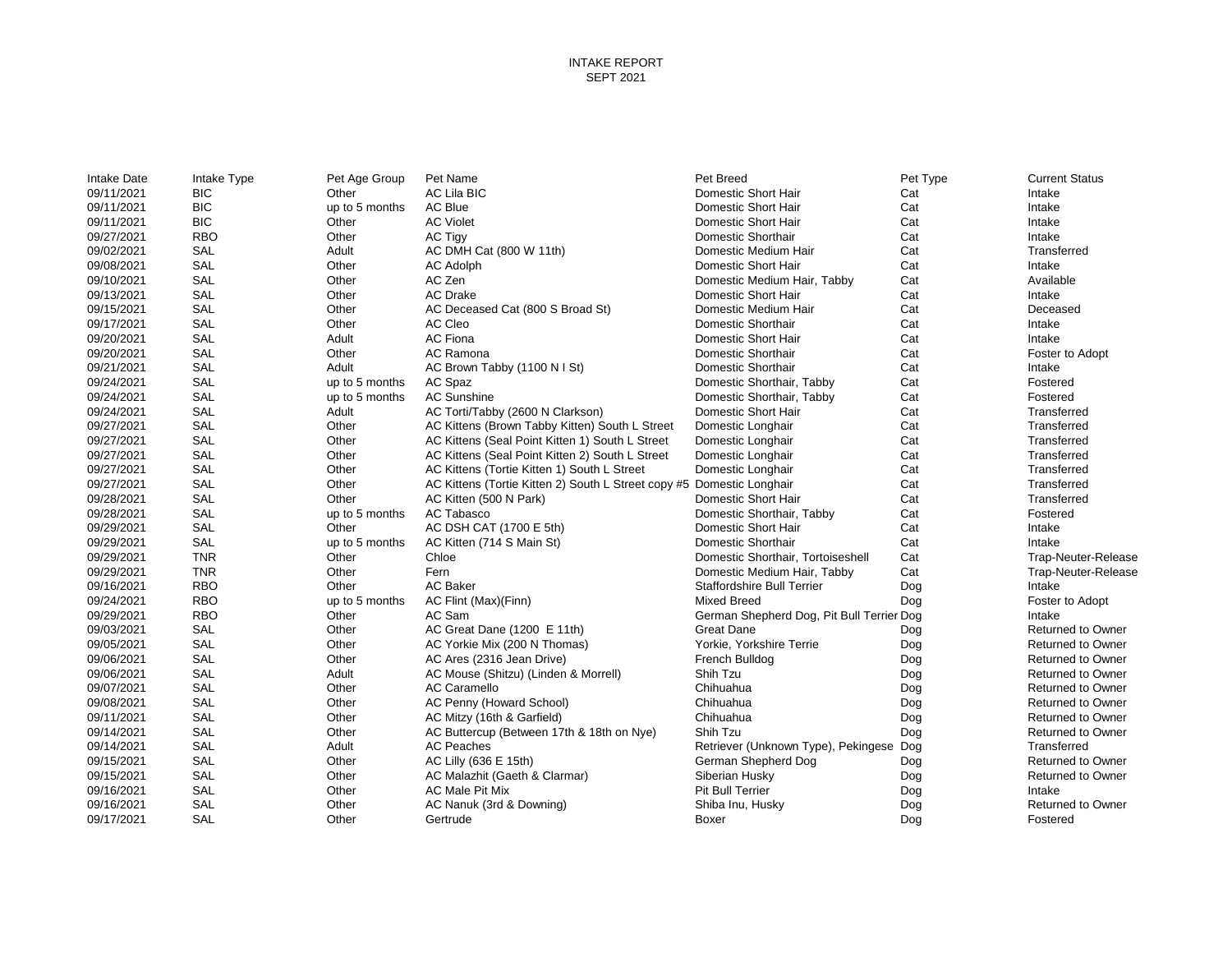### INTAKE REPORT SEPT 2021

| 09/18/2021 | SAL     | Other          | AC Georgia                               | Labrador Retriever  | Dog      | Intake                                   |    |
|------------|---------|----------------|------------------------------------------|---------------------|----------|------------------------------------------|----|
| 09/21/2021 | SAL     | Other          | <b>AC Cletis</b>                         | Chihuahua           | Dog      | Transferred                              |    |
| 09/23/2021 | SAL     | Other          | AC Terk (1430 N Garfield)                | Boxer               | Dog      | <b>Returned to Owner</b>                 |    |
| 09/24/2021 | SAL     | Other          | AC Kilo                                  | Pit Bull Terrier    | Dog      | Euthanized                               |    |
| 09/26/2021 | SAL     | Adult          | AC Dee                                   | <b>Rat Terrier</b>  | Dog      | Boarding                                 |    |
| 09/26/2021 | SAL     | Adult          | <b>AC Swend</b>                          | Australian Shepherd | Dog      | Intake                                   |    |
| 09/29/2021 | SAL     | Other          | AC Mufasa                                | German Shepherd Dog | Dog      | Intake                                   |    |
| 9/10/2021  | TRFR IN | Adult          | Sheldon/Oliver                           | <b>Mixed Breed</b>  | Dog      | Available                                |    |
| 09/03/2021 | SAL     | up to 5 months | AC (1) Baby Bunny (1200 E 3rd)           | Other/Unknown       | Rabbit   | Deceased                                 |    |
| 09/03/2021 | SAL     | up to 5 months | AC (1) Baby Bunny (1200 E 3rd) copy $#2$ | Other/Unknown       | Rabbit   | Transferred                              |    |
| 09/03/2021 | SAL     | up to 5 months | AC (1) Baby Bunny (1200 E 3rd) copy #3   | Other/Unknown       | Rabbit   | Transferred                              |    |
| 09/03/2021 | SAL     | up to 5 months | AC (1) Baby Bunny (1200 E 3rd) copy #4   | Other/Unknown       | Rabbit   | Transferred                              |    |
| 09/03/2021 | SAL     | up to 5 months | AC (2) Baby Bunny (1200 E 3rd)           | Other/Unknown       | Rabbit   | Transferred                              |    |
| 09/13/2021 | SAL     | Adult          | <b>AC Rowdy</b>                          | Bearded Dragon      |          | Reptile, Amphibian, Fist Foster to Adopt |    |
|            | Canine  | Feline         | Sm Animal                                | R, A, F             | Wildlife | Total                                    |    |
| SAL        |         | 21             | 21                                       | 0                   |          |                                          | 48 |
| <b>RBO</b> |         |                |                                          |                     |          |                                          |    |
| BIC.       |         |                |                                          |                     |          |                                          |    |
| TRFR IN    |         |                |                                          |                     |          |                                          |    |
| <b>TNR</b> |         |                |                                          |                     |          |                                          |    |
| Total      |         | 25             | 27                                       |                     |          |                                          | 58 |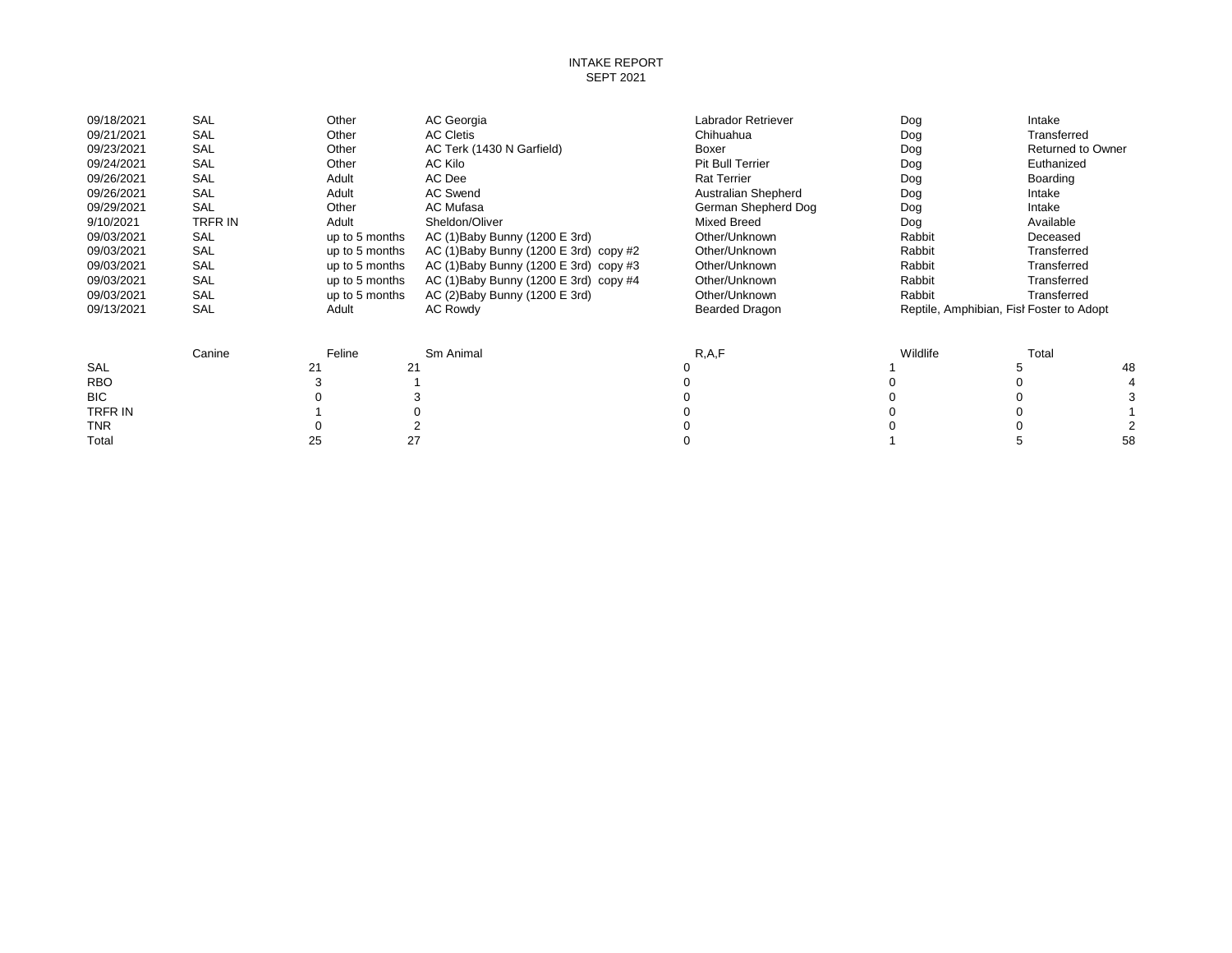## IN CUSTODY SEPT 2021

| Pet Name                                           | Pet Breed                     | <b>Current Status</b> | Pet Type | Date Pet Entered Your Care |
|----------------------------------------------------|-------------------------------|-----------------------|----------|----------------------------|
| AC Lia (17& Platte)                                | Domestic Short Hair, T AVBL   |                       | Cat      | 05/30/2021                 |
| <b>AC Pretzel</b>                                  | Domestic Shorthair            | AVBL                  | Cat      | 02/18/2021                 |
| <b>AC Ralf</b>                                     | Domestic Shorthair            | <b>AVBL</b>           | Cat      | 03/28/2021                 |
| <b>AC Skittles</b>                                 | Domestic Shorthair            | AVBL                  | Cat      | 04/20/2021                 |
| <b>AC Fiona</b>                                    | Domestic Shorthair            | Intake                | Cat      | 9/20/2021                  |
| A/C Snickers                                       | Domestic Shorthair, Ta AVBL   |                       | Cat      | 07/19/2021                 |
| AC Sophia                                          | Siamese                       | AVBL                  | Cat      | 05/21/2021                 |
| AC Webber                                          | Domestic Short Hair           | <b>AVBL</b>           | Cat      | 06/16/2021                 |
| AC Boots                                           | Domestic Short Hair           | <b>FSTRed</b>         | Cat      | 08/12/2021                 |
| AC Chaos (Western Dr)                              | Tabby, Domestic Short FSTRed  |                       | Cat      | 08/11/2021                 |
| AC Cosmo                                           | Domestic Short Hair           | <b>FSTRed</b>         | Cat      | 06/04/2021                 |
| <b>AC Darcy</b>                                    | Tortoiseshell, Tabby          | <b>FSTRed</b>         | Cat      | 05/04/2021                 |
| <b>AC Dudley</b>                                   | Domestic Short Hair           | <b>FSTRed</b>         | Cat      | 06/04/2021                 |
| AC Levi                                            | Domestic Shorthair, Ta FSTRed |                       | Cat      | 07/19/2021                 |
| AC Liam                                            | Domestic Shorthair, Ta FSTRed |                       | Cat      | 07/19/2021                 |
| Lilly                                              | Tabby, Domestic Short FSTRed  |                       | Cat      | 08/11/2021                 |
| AC Kitten (Pumba 7 & H)                            | Domestic Shorthair            | <b>FSTRed</b>         | Cat      | 06/21/2021                 |
| AC Kitten Rafiki (Austin Ln)                       | Domestic Short Hair           | <b>FSTRed</b>         | Cat      | 06/22/2021                 |
| AC Spaz                                            | DSH, Tabby                    | <b>FSTRed</b>         | Cat      | 9/30/2021                  |
| AC Sunshine                                        | DSH, Tabby                    | <b>FSTRed</b>         | Cat      | 9/24/2021                  |
| AC Tabasco                                         | DSH, Tabby                    | <b>FSTRed</b>         | Cat      | 9/28/2021                  |
| AC Baby Yoda                                       | Domestic Shorthair            | <b>FTA</b>            | Cat      | 07/21/2021                 |
| <b>AC Butternut</b>                                | Domestic Medium Hair FTA      |                       | Cat      | 07/14/2021                 |
| AC Cooter                                          | Tabby, Domestic Short FTA     |                       | Cat      | 08/11/2021                 |
| AC Fia                                             | Tabby                         | <b>FTA</b>            | Cat      | 05/17/2021                 |
| <b>AC Fred</b>                                     | Siamese                       | <b>FTA</b>            | Cat      | 06/28/2021                 |
| AC Georgia                                         | Domestic Longhair             | <b>FTA</b>            | Cat      | 05/03/2021                 |
| <b>AC Monty</b>                                    | Tabby                         | <b>FTA</b>            | Cat      | 08/17/2021                 |
| AC Piper                                           | Domestic Shorthair            | <b>FTA</b>            | Cat      | 04/30/2021                 |
| AC Poppy (Hardee's)                                | Domestic Mediumhair, FTA      |                       | Cat      | 06/19/2021                 |
| <b>AC Cecilia</b>                                  | Tabby                         | Hold                  | Cat      | 08/11/2021                 |
| AC Kitten (P&Pantry)                               | Domestic Mediumhair Hold      |                       | Cat      | 08/15/2021                 |
| AC Odie (11th & Pebble)                            | Domestic Long Hair            | Hold                  | Cat      | 07/14/2021                 |
| AC Adolph                                          | Domestic Short Hair           | Intake                | Cat      | 09/08/2021                 |
| Alfred                                             | Domestic Longhair             | Intake                | Cat      | 07/10/2021                 |
| AC Brown Tabby (1100 N I St)                       | Domestic Shorthair            | Intake                | Cat      | 09/21/2021                 |
| AC Brown Tabby (2600 N Clarkso Domestic Short Hair |                               | Intake                | Cat      | 09/28/2021                 |
| <b>AC Drake</b>                                    | Domestic Short Hair           | Intake                | Cat      | 09/13/2021                 |
| AC DSH CAT (1700 E 5th)                            | Domestic Short Hair           | Intake                | Cat      | 09/29/2021                 |
| AC Kitten (714 S Main St)                          | Domestic Shorthair            | Intake                | Cat      | 09/29/2021                 |
| AC Blue                                            | Domestic Shorthair            | Intake                | Cat      | 9/11/2021                  |
|                                                    |                               |                       |          |                            |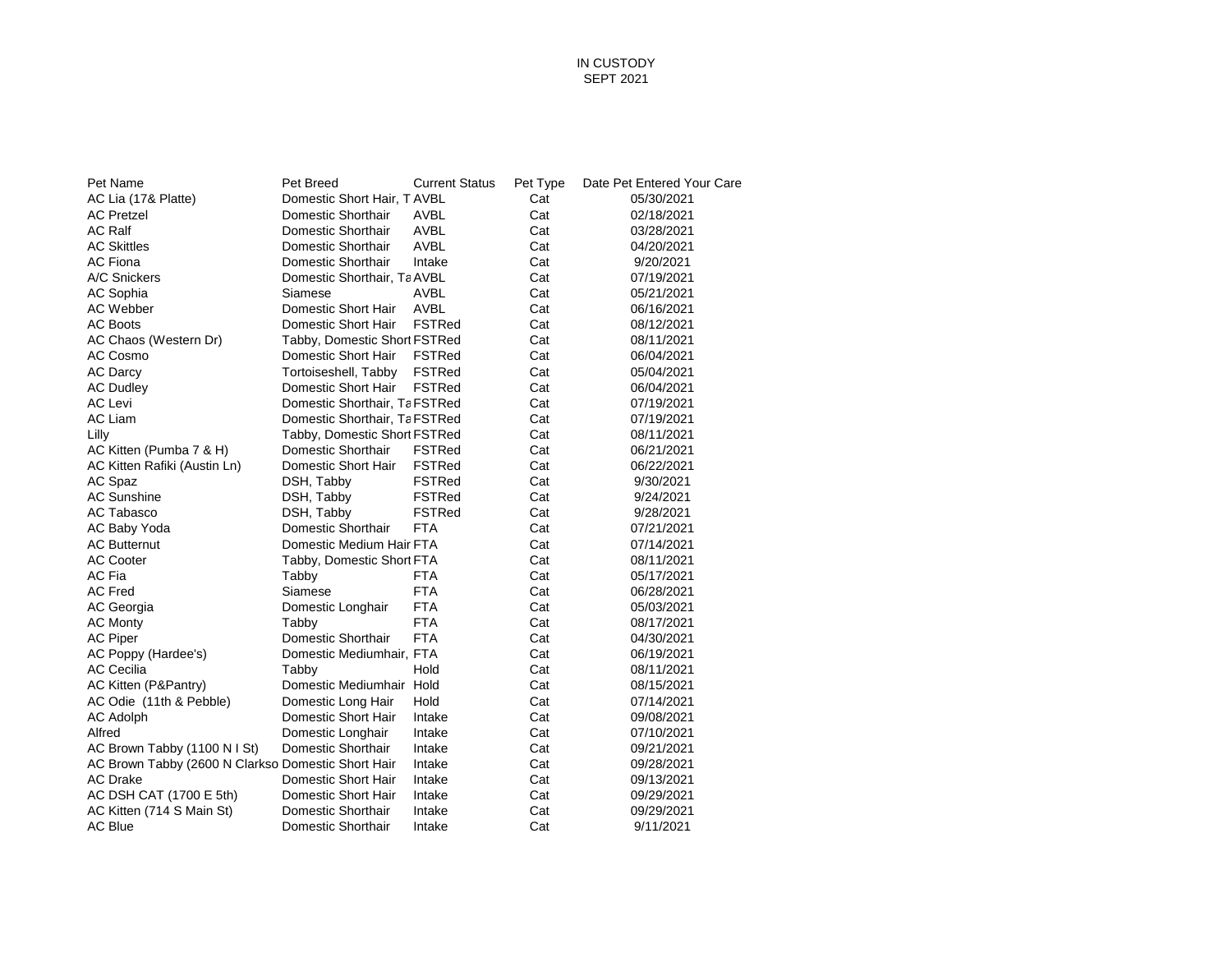## IN CUSTODY SEPT 2021

| <b>AC Violet</b>             | Domestic Shorthair             | Intake        | Cat | 9/11/2021  |
|------------------------------|--------------------------------|---------------|-----|------------|
| AC Cleo                      | Domestic Shorthair             | Intake        | Cat | 9/17/2021  |
| AC Ramona                    | Domestic Shorthair             | Intake        | Cat | 09/20/2021 |
| AC Tigy                      | Domestic Shorthair             | Intake        | Cat | 09/27/2021 |
| AC Zen                       | Domestic Medium Hair Intake    |               | Cat | 09/10/2021 |
| Archer                       | Domestic Shorthair             | Intake        | Cat | 08/11/2021 |
| Shadow (Sassy)               | Domestic Short Hair            | Intake        | Cat | 07/16/2021 |
| <b>AC Athena</b>             | German Shepherd Doc AVBL       |               | Dog | 07/16/2021 |
| <b>AC Briggs</b>             | Rottweiler, Chow Chov AVBL     |               | Dog | 07/17/2021 |
| <b>AC Brody RBO</b>          | Labrador Retriever             | AVBL          | Dog | 08/07/2021 |
| Sheldon/Oliver               | Mixed Breed                    | <b>AVBL</b>   | Dog | 9/10/2021  |
| <b>AC Charlotte</b>          | Chihuahua                      | AVBL          | Dog | 08/01/2021 |
| Dakota (KJ)                  | Pit Bull Terrier               | AVBL          | Dog | 11/16/2020 |
| Louie                        | Labrador Retriever             | AVBL          | Dog | 05/21/2020 |
| Novalea                      | Boxer, American Bulld AVBL     |               | Dog | 04/16/2021 |
| Shadow                       | Staffordshire Bull Terri AVBL  |               | Dog | 05/27/2021 |
| Tank                         | Pit Bull Terrier, Husky AVBL   |               | Dog | 01/08/2021 |
| Zurayah                      | Husky, German Sheph AVBL       |               | Dog | 06/11/2021 |
| Hank                         | Border Collie, Mixed Br AVBL   |               | Dog | 09/14/2020 |
| AC Blue OS                   | Coonhound, Pointer             | <b>FSTRed</b> | Dog | 04/11/2021 |
| <b>AC Dallas</b>             | Australian Shepherd            | <b>FSTRed</b> | Dog | 07/10/2021 |
| AC Hercules (Hank)           | Pit Bull Terrier               | <b>FSTRed</b> | Dog | 08/18/2021 |
| <b>AC Millie</b>             | Hound (Unknown Type FSTRed     |               | Dog | 06/28/2021 |
| Dexter                       | <b>Pit Bull Terrier</b>        | <b>FSTRed</b> | Dog | 03/18/2021 |
| Diva                         | Yorkie, Yorkshire Terri FSTRed |               | Dog | 01/20/2021 |
| Gertrude                     | Boxer                          | <b>FSTRed</b> | Dog | 09/17/2021 |
| Hoss (Buddy)                 | Pointer                        | <b>FSTRed</b> | Dog | 08/24/2021 |
| Macho                        | Husky                          | <b>FSTRed</b> | Dog | 05/12/2021 |
| <b>AC Boston</b>             | <b>Boston Terrier</b>          | <b>FTA</b>    | Dog | 07/23/2021 |
| AC Kona                      | Miniature Dachshund FTA        |               | Dog | 08/27/2021 |
| <b>AC Little Bit</b>         | Poodle (Miniature)             | <b>FTA</b>    | Dog | 07/23/2021 |
| AC Peanut Butter (Wrangler)  | <b>Pit Bull Terrier</b>        | <b>FTA</b>    | Dog | 08/18/2021 |
| AC Sherman                   | <b>Bulldog</b>                 | <b>FTA</b>    |     | 06/22/2021 |
|                              |                                |               | Dog |            |
| Chinco (Harley)              | Terrier (Unknown Type FTA      |               | Dog | 07/16/2021 |
| Kirby                        | Yorkie, Yorkshire Terri FTA    |               | Dog | 08/24/2021 |
| Oliver                       | Pit Bull Terrier, Basset FTA   |               | Dog | 05/15/2021 |
| <b>AC Flint/Max/Finn</b>     | <b>Mixed Breed</b>             | <b>FTA</b>    | Dog | 9/24/2021  |
| AC Ace                       | Rottweiler                     | Hold          | Dog | 06/10/2021 |
| <b>AC Angel</b>              | <b>Pit Bull Terrier</b>        | Hold          | Dog | 08/18/2021 |
| <b>AC Asher</b>              | Akita                          | Hold          | Dog | 08/31/2021 |
| AC Biscuit 8.8.21            | Golden Retriever               | Hold          | Dog | 08/08/2021 |
| AC Cooper (Garfield 6.15.21) | Labrador Retriever, Pit Hold   |               | Dog | 06/15/2021 |
| <b>AC Rockie</b>             | <b>Pit Bull Terrier</b>        | Hold          | Dog | 08/18/2021 |
| AC Rocky (312 E 8th)         | Mastiff, Labrador RetricHold   |               | Dog | 06/11/2021 |
| <b>AC Rosie</b>              | <b>Pit Bull Terrier</b>        | Hold          | Dog | 03/06/2021 |
| AC Tillie (Ezra)             | German Shepherd Doc Hold       |               | Dog | 08/12/2021 |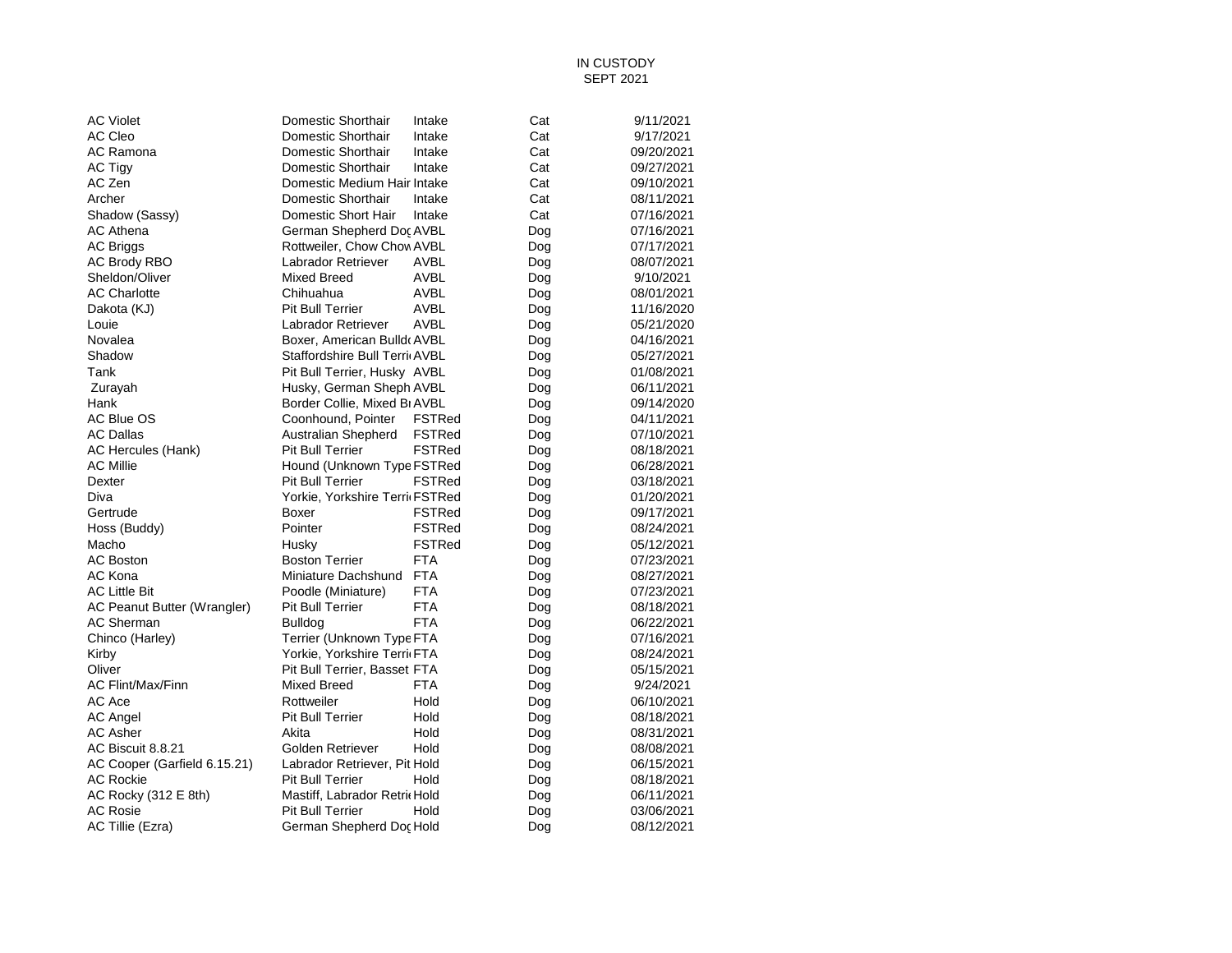## IN CUSTODY SEPT 2021

| AC Dee                                         | <b>Rat Terrier</b>           | Hold            | Dog        | 9/26/2021  |
|------------------------------------------------|------------------------------|-----------------|------------|------------|
| <b>AC Baker</b>                                | <b>Staffordshire Terrier</b> | Intake          | Dog        | 9/16/2021  |
| AC Male Pit Mix                                | <b>Pit Bull Terrier</b>      | Intake          | Dog        | 09/16/2021 |
| AC Georgia                                     | Labrador Retriever           | Intake          | Dog        | 9/18/2021  |
| AC Mufasa                                      | German Shepherd Doc Intake   |                 | Dog        | 09/29/2021 |
| AC Sam                                         | German Shepherd Doc Intake   |                 | Dog        | 09/29/2021 |
| <b>AC Swend</b>                                | Australian Shepherd          | Intake          | Dog        | 09/26/2021 |
| AC Beardie 1 (FPD210912)                       | Bearded Dragon               | <b>FSTRHold</b> | <b>RAP</b> | 05/27/2021 |
| AC Beardie 3 (FPD210912) copy ; Bearded Dragon |                              | <b>FSTRHold</b> | <b>RAP</b> | 05/27/2021 |
| AC Beardie 5 (FPD210912) copy ; Bearded Dragon |                              | <b>FSTRHold</b> | <b>RAP</b> | 05/27/2021 |
| AC Rowdy                                       | <b>Bearded Dragon</b>        | <b>FSTR</b>     | <b>RAP</b> | 9/13/2021  |
| AC Gerbil (C Field)                            | Gerbil                       | AVBL            | SA         | 06/21/2021 |
| AC Gerbil (C Field) copy #1                    | Gerbil                       | AVBL            | SA         | 06/21/2021 |
| Alice                                          | American                     | AVBL            | SA         | 08/06/2021 |
| <b>AC Splinter</b>                             | Rat                          | Hold            | SА         | 07/23/2021 |
|                                                |                              |                 |            |            |

|         | <b>AVBL</b> | <b>FSTRed</b> |    | <b>FTA</b> | Hold/Boarding | Intake | Total |                |
|---------|-------------|---------------|----|------------|---------------|--------|-------|----------------|
| Canine  |             | 12            | Q  |            | 10            |        |       | 46             |
| Feline  |             |               | 13 |            |               |        | 16    | 48             |
| SA      |             | ີ             |    |            |               |        |       | $\overline{4}$ |
| R, A, P |             | 0             |    |            |               |        |       |                |
|         |             |               |    |            |               |        |       | 102            |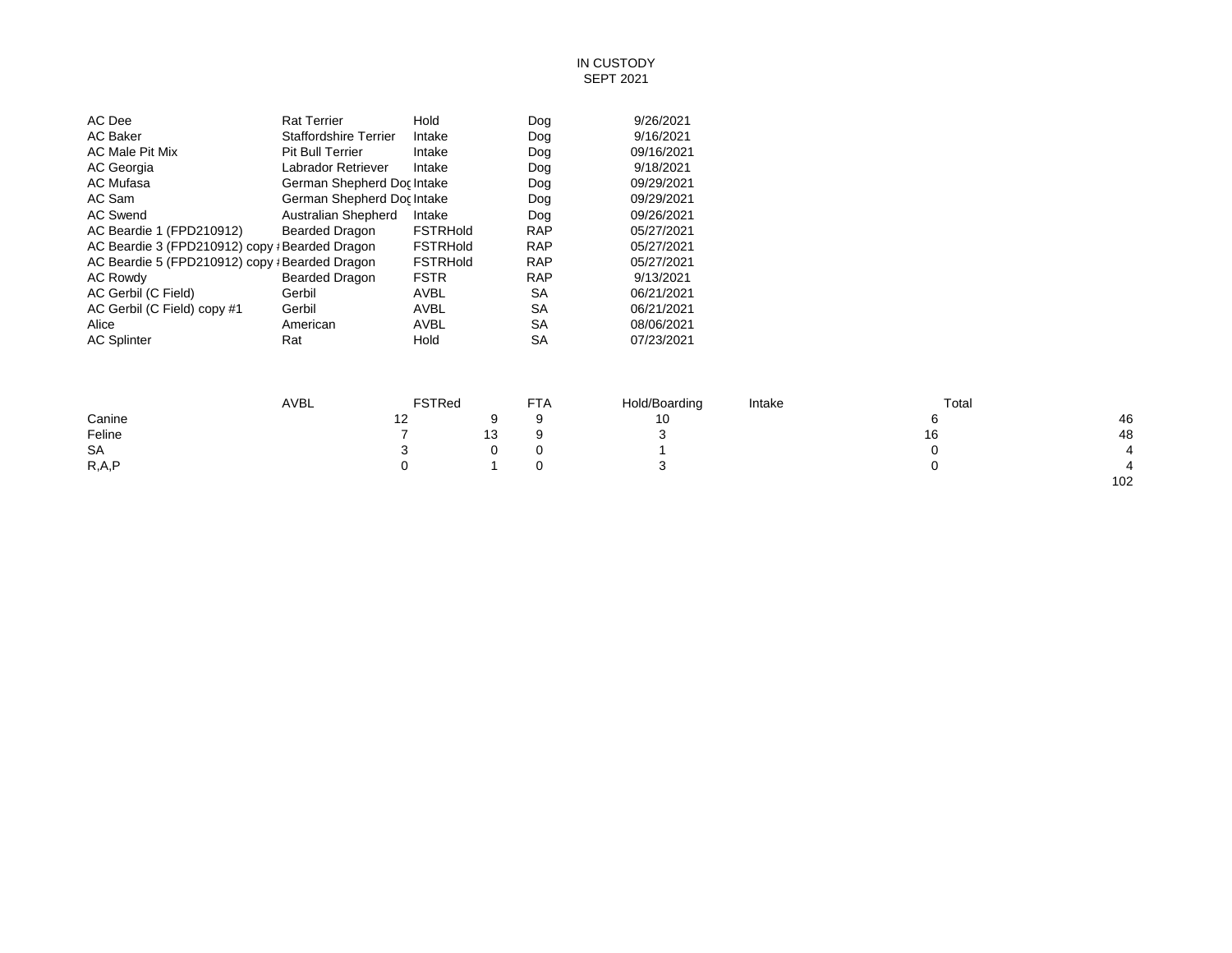| Outtake Date Pet Name |                                                    | Pet Breed                              |    | Pet Type        |             |                 | Pet Age Current Status Euthanasia Reason |    |
|-----------------------|----------------------------------------------------|----------------------------------------|----|-----------------|-------------|-----------------|------------------------------------------|----|
| 09/15/2021            | <b>AC Kiwi</b>                                     | <b>Domestic Shorthair</b>              |    | Cat             | Kitten      | Adopted         |                                          |    |
| 09/15/2021            | AC Lady                                            | <b>Domestic Shorthair</b>              |    | Cat             | Adult       | Adopted         |                                          |    |
| 09/18/2021            | <b>AC Nugget</b>                                   | <b>Domestic Shorthair</b>              |    | Cat             | Kitten      | Adopted         |                                          |    |
| 09/03/2021            | <b>Buddy</b>                                       | Labrador Retriever, Labrador Retriever |    | Dog             | Adult       | Adopted         |                                          |    |
| 09/03/2021            | Abby                                               | Labrador Retriever, Labrador Retriever |    | Dog             | Adult       | Adopted         |                                          |    |
| 09/03/2021            | Damien                                             | American Bulldog                       |    | Dog             | Adult       | Adopted         |                                          |    |
| 09/15/2021            | AC Deceased Cat (800 S Broac Domestic Medium Hair  |                                        |    | Cat             | Adult       | Deceased        |                                          |    |
| 09/03/2021            | AC (1) Baby Bunny (1200 E 3rd) Other/Unknown       |                                        |    | Rabbit          | Baby        | Deceased        |                                          |    |
| 09/03/2021            | <b>AC Marlo</b>                                    | <b>Pit Bull Terrier</b>                |    | Dog             | Puppy       | Euthanized      | Behavioral/Aggression                    |    |
| 09/14/2021            | Scout                                              | <b>Golden Retriever</b>                |    | Dog             | Adult       | Euthanized      | Behavioral/Aggression                    |    |
| 09/04/2021            | <b>AC Susie Sue</b>                                | Domestic Longhair                      |    | Cat             | Young       | <b>RTO</b>      |                                          |    |
| 09/01/2021            | AC reggie                                          | <b>Basset Hound</b>                    |    | Dog             | Senior      | <b>RTO</b>      |                                          |    |
| 09/03/2021            | AC Great Dane (1200 E 11th) Great Dane             |                                        |    | Dog             | Adult       | <b>RTO</b>      |                                          |    |
| 09/08/2021            | <b>AC Caramello</b>                                | Chihuahua                              |    | Dog             | Adult       | <b>RTO</b>      |                                          |    |
| 09/14/2021            | AC Misty (16th & Garfield)                         | Chihuahua                              |    | Dog             | Senior      | <b>RTO</b>      |                                          |    |
| 09/18/2021            | AC Malazhit (Gaeth & Clarmar) Siberian Husky       |                                        |    | Dog             | Adult       | <b>RTO</b>      |                                          |    |
| 09/23/2021            | AC Terk (1430 N Garfield)                          | Boxer                                  |    | Dog             | Senior      | <b>RTO</b>      |                                          |    |
| 09/02/2021            | AC Orange Julius                                   | Tabby                                  |    | Cat             | Adult       | <b>TRFR OUT</b> |                                          |    |
| 09/09/2021            | AC DMH Cat (800 W 11th)                            | Domestic Medium Hair                   |    | Cat             | Adult       | <b>TRFR OUT</b> |                                          |    |
| 09/27/2021            | AC Kittens (Tortie Kitten 1) Sou Domestic Longhair |                                        |    | Cat             | Kitten      | <b>TRFR OUT</b> |                                          |    |
| 09/27/2021            | AC Kittens (Brown Tabby Kitten Domestic Longhair   |                                        |    | Cat             | Kitten      | <b>TRFR OUT</b> |                                          |    |
| 09/27/2021            | AC Kittens (Seal Point Kitten 2) Domestic Longhair |                                        |    | Cat             | Kitten      | <b>TRFR OUT</b> |                                          |    |
| 09/27/2021            | AC Kittens (Seal Point Kitten 1) Domestic Longhair |                                        |    | Cat             | Kitten      | <b>TRFR OUT</b> |                                          |    |
| 09/27/2021            | AC Kittens (Tortie Kitten 2) Sou Domestic Longhair |                                        |    | Cat             | Kitten      | <b>TRFR OUT</b> |                                          |    |
| 09/30/2021            | AC Kitten (500 N Park)                             | <b>Domestic Short Hair</b>             |    | Cat             | Young       | <b>TRFR OUT</b> |                                          |    |
| 09/29/2021            | Chloe                                              | Domestic Shorthair, Tortoiseshell      |    | Cat             | Adult       | <b>TRFR OUT</b> |                                          |    |
| 09/29/2021            | Fern                                               | Domestic Medium Hair, Tabby            |    | Cat             | Adult       | <b>TRFR OUT</b> |                                          |    |
| 09/03/2021            | poncho                                             | <b>Belgian Malinois</b>                |    | Dog             | Adult       | <b>TRFR OUT</b> |                                          |    |
| 09/17/2021            | <b>AC Peaches</b>                                  | Retriever (Unknown Type), Pekingese    |    | Dog             | Adult       | <b>TRFR OUT</b> |                                          |    |
| 09/03/2021            | AC (2) Baby Bunny (1200 E 3rd) Other/Unknown       |                                        |    | Rabbit          | Baby        | <b>TRFR OUT</b> |                                          |    |
| 09/03/2021            | AC (1) Baby Bunny (1200 E 3rd) Other/Unknown       |                                        |    | Rabbit          | Baby        | <b>TRFR OUT</b> |                                          |    |
| 09/03/2021            | AC (1) Baby Bunny (1200 E 3rd) Other/Unknown       |                                        |    | Rabbit          | <b>Baby</b> | <b>TRFR OUT</b> |                                          |    |
| 09/03/2021            | AC (1) Baby Bunny (1200 E 3rd) Other/Unknown       |                                        |    | Rabbit          | Baby        | <b>TRFR OUT</b> |                                          |    |
|                       | Canine                                             | Feline                                 |    | Sm Animal R,A,F |             | Wildlife        | Total                                    |    |
| <b>RTO</b>            | 6                                                  |                                        |    |                 | 0<br>0      |                 | 0                                        | 7  |
| Adopted               |                                                    |                                        |    |                 | 0           |                 |                                          | 6  |
| <b>TRFR</b>           | 2                                                  |                                        | 10 |                 | O<br>O      |                 |                                          | 16 |
| DOA/Euth              | 2                                                  |                                        |    |                 | 0<br>0      |                 |                                          |    |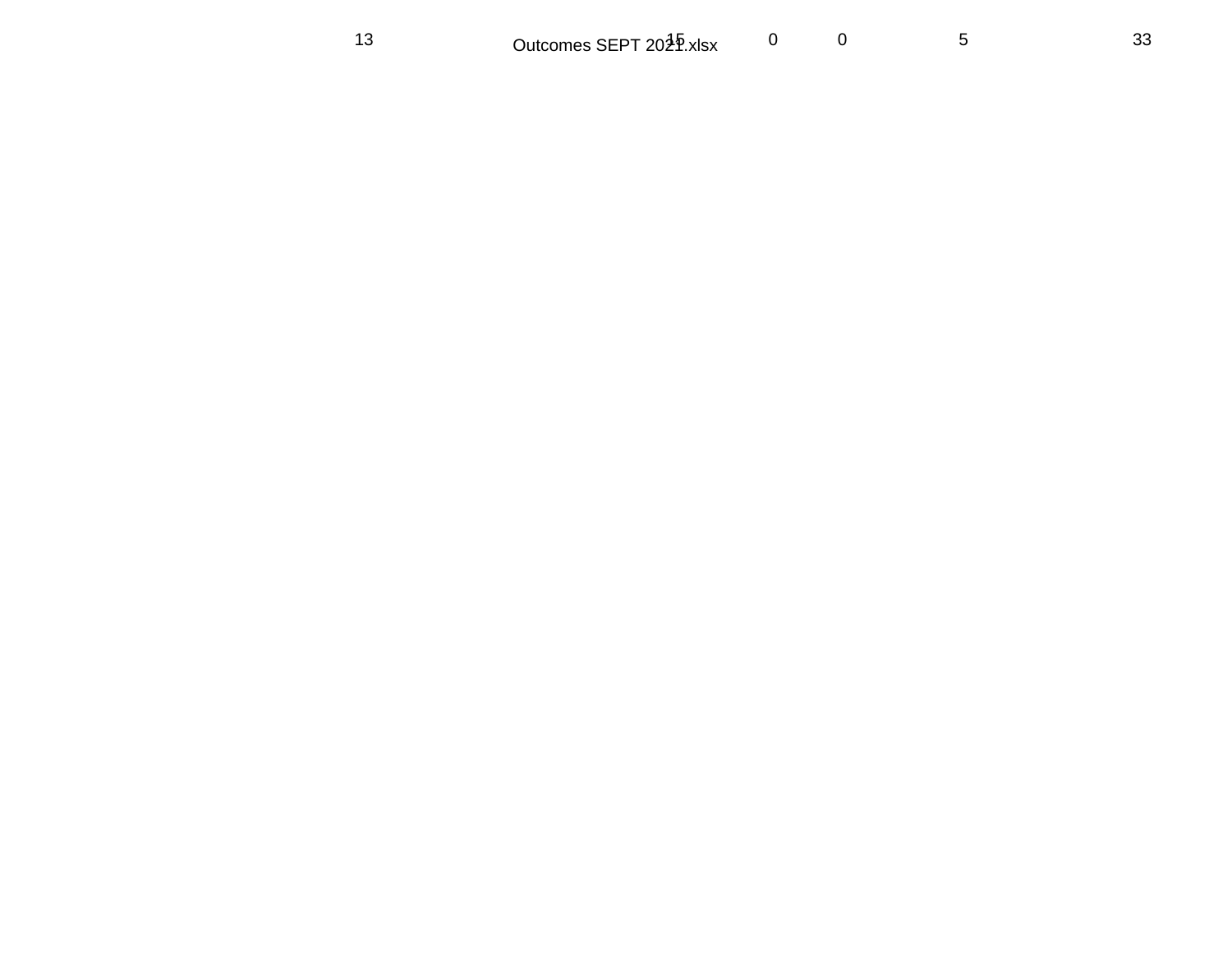# FHI ACTIVITY SUMMARY SEPT 2021

| <b>TOTAL CALLS</b>   |                        | 12             |
|----------------------|------------------------|----------------|
|                      | <b>CITY</b>            | 11             |
|                      | <b>COUNTY</b>          | $\mathbf{1}$   |
|                      |                        |                |
|                      | <b>DOMESTIC ANIMAL</b> | 12             |
|                      | <b>WILDLIFE</b>        | 0              |
|                      |                        |                |
|                      | <b>REGULAR HOURS</b>   | 9              |
|                      | <b>AFTER HOURS</b>     | 3              |
|                      |                        |                |
| MICROCHIPS SOLD      |                        | $\overline{2}$ |
| <b>LICENSES SOLD</b> |                        | 14             |
| <b>COMPLAINTS</b>    |                        | 0              |
|                      |                        |                |
| <b>TOTAL STRAYS</b>  |                        | 48             |
| <b>TNR PROJECTS</b>  | <b>PENDING</b>         | 0              |
|                      | <b>IN PROGRESS</b>     | 0              |
|                      | <b>CLOSED</b>          | 0              |